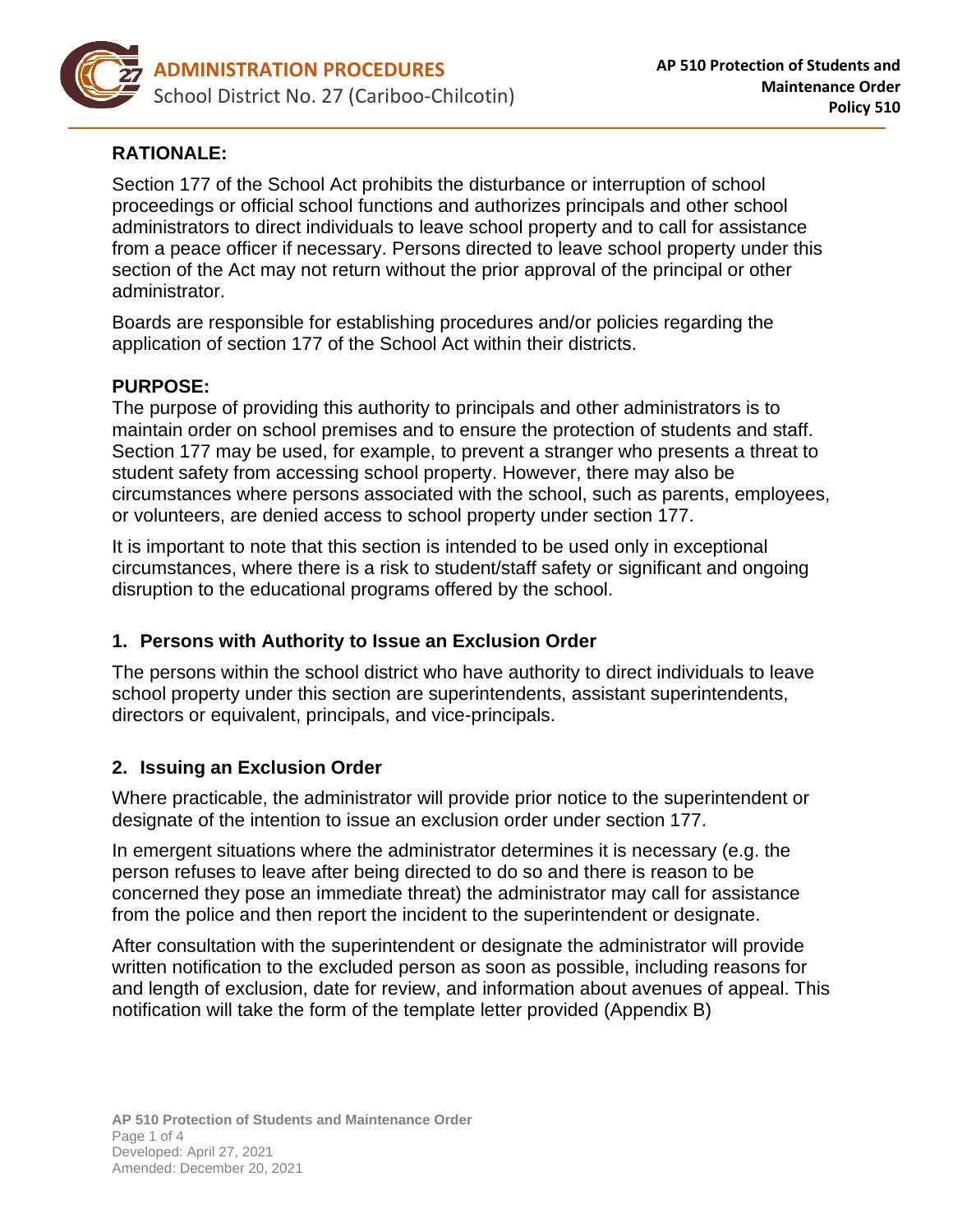

#### **3. Documenting the Incident**

The administrator is required to document the incident, keep a copy on file at the school and submit a copy of the record to the Board Executive Assistant. Records will be maintained in accordance with retention for requirement of records. The record will include the following information at a minimum:

- a) name of school;
- b) date, time, and location of incident or incidents;
- c) description of incident or incidents (i.e. what happened, who was involved, etc.);
- d) name (and contact information, when possible) of person excluded under section 177;
- e) name of principal or other administrator who directed the person to leave school property;
- f) length of exclusion;
- g) date for review; and
- h) name of person completing document

# **4. Appealing an Exclusion Order**

A person who has been issued an exclusion order may respond to the information included in the notification of exclusion and have the appeal heard by the superintendent or designate. That request is to be made in writing within 7 days of receipt of the notice. Requests are to be sent to the office of the superintendent. If the person is unsatisfied with the superintendent's decision on the appeal, they may appeal to the board in accordance with BYLAW B2706 Appeals.

# **5. School Act**

The full text of section 177 of the School Act is provided below:

#### Maintenance of Order - 177

- 5.1 A person must not disturb or interrupt the proceedings of a school or an official school function.
- 5.2 A person who is directed to leave the land or premises of a school by a principal, vice principal, director of instruction or a person authorized by the board to make that direction
	- 5.2.1 must immediately leave the land and premises, and
	- 5.2.2 must not enter on the land and premises again except with prior approval from the principal, vice principal, director of instruction or a person who is authorized by the board to give that approval.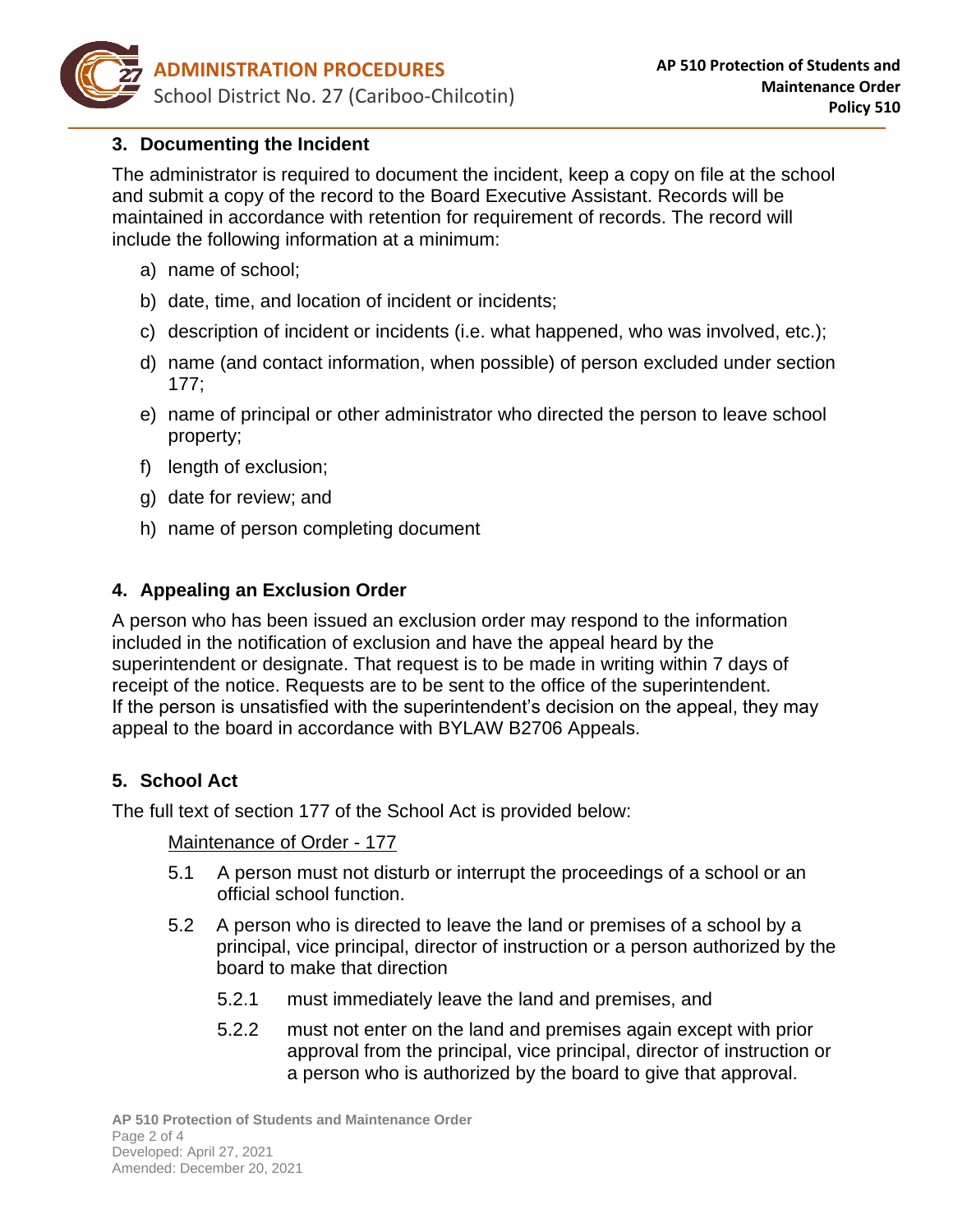

- 5.3 A person who contravenes subsection (1) or (2) commits an offence.
- 5.4 A principal, vice principal or director of instruction of a school or a person authorized by the board may, in order to restore order on school premises, require adequate assistance from a peace officer.

Section 1 of the School Act defines "school" as follows:

"school" means

- 1. a body of students that is organized as a unit for educational purposes under the supervision of a principal, vice principal or director of instruction,
- 2. the teachers and other staff members associated with the unit, and
- 3. the facilities associated with the unit and includes a Provincial resource program and a distributed learning school operated by a board.

#### **Sample Section 177 Notice**

BY REGISTERED MAIL

# **PRIVATE & CONFIDENTIAL**

[Date]

[Address]

Dear [name],

#### **Re: Exclusion from the land or premises of [name of school] pursuant to section 177 of the School Act**

This letter confirms the circumstances of your exclusion from the land or premises of [name of school] until [date].

On [date] at [time], you were directed to immediately leave the land or premises of the School by [name and title] in accordance with section 177 of the Act (copy enclosed), and you are hereby directed not to return to the land and premises of the School before [date] without the prior approval of [name and title].

You were directed to leave the land or premises of the School for the following reasons:

[insert clear description of the events leading to exclusion, including date and time of incident(s); location of incident(s); individuals Involved; and description of incident(s).]

The exclusion will remain in effect until [date]. The circumstances of the exclusion will be reviewed by [date] and you will be informed in writing of any changes to the terms of the exclusion at that time.